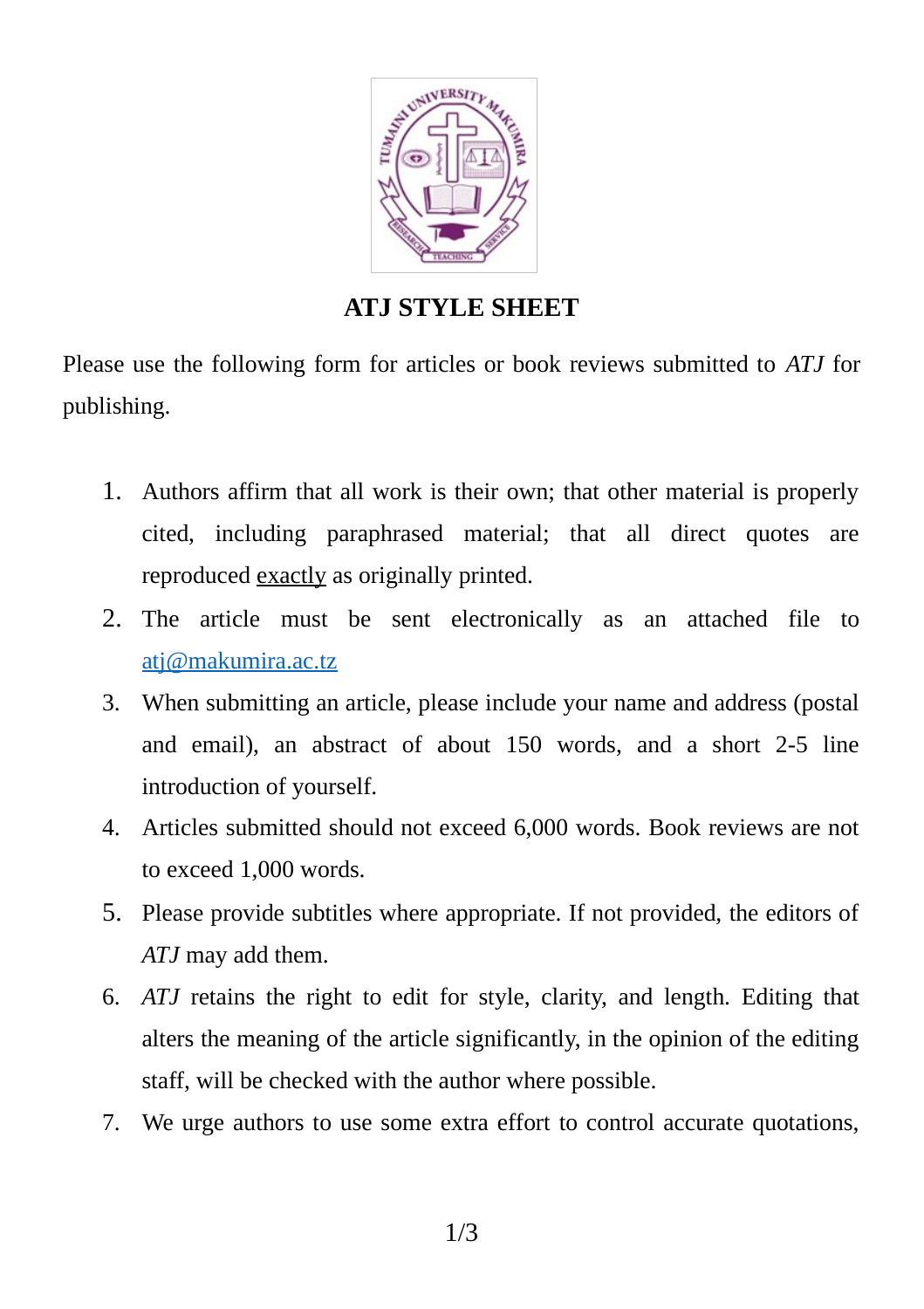spelling of names of authors, book titles and year of publication.

- 8. Spell check should be done according to British spelling.
- 9. Greek and Hebrew words must be transliterated. Do not use original alphabets.
- 10. All foreign languages must be accompanied by an English translation set within parentheses ( ) after the foreign word, clause, or sentence. *Italicize* all foreign words and phrases.
- 11. For Internet citation, please use the model that follows:

Mary Jones, "Title," 2, 4/2/00.

Online: http://www.whatever.ac./jones.htm.

The first number refers to page number; if there is none, n.p. should be stated. The date refers to the date you accessed this material from the internet. A printout of the inernet page accessed must be included with the hard copy of the article.

12. Use footnotes, not endnotes Footnotes should be used as needed, but sparingly.

**a).** Do not abbreviate titles of journals or books in your text or footnotes. Consider the fact that the readership is wide, beyond that of your own area or denomination.

**b).** Wherever possible, provide an author's first name in full--not just an initial. Include full bibliographical details of a particular reference in your first footnote using that reference. In case of doubt of a certain detail, include it and the editors of *ATJ* will make the final decision. Use the following models for footnotes:

- Claus Westermann, *Creation*, trans. John J. Scullion, Philadelphia: